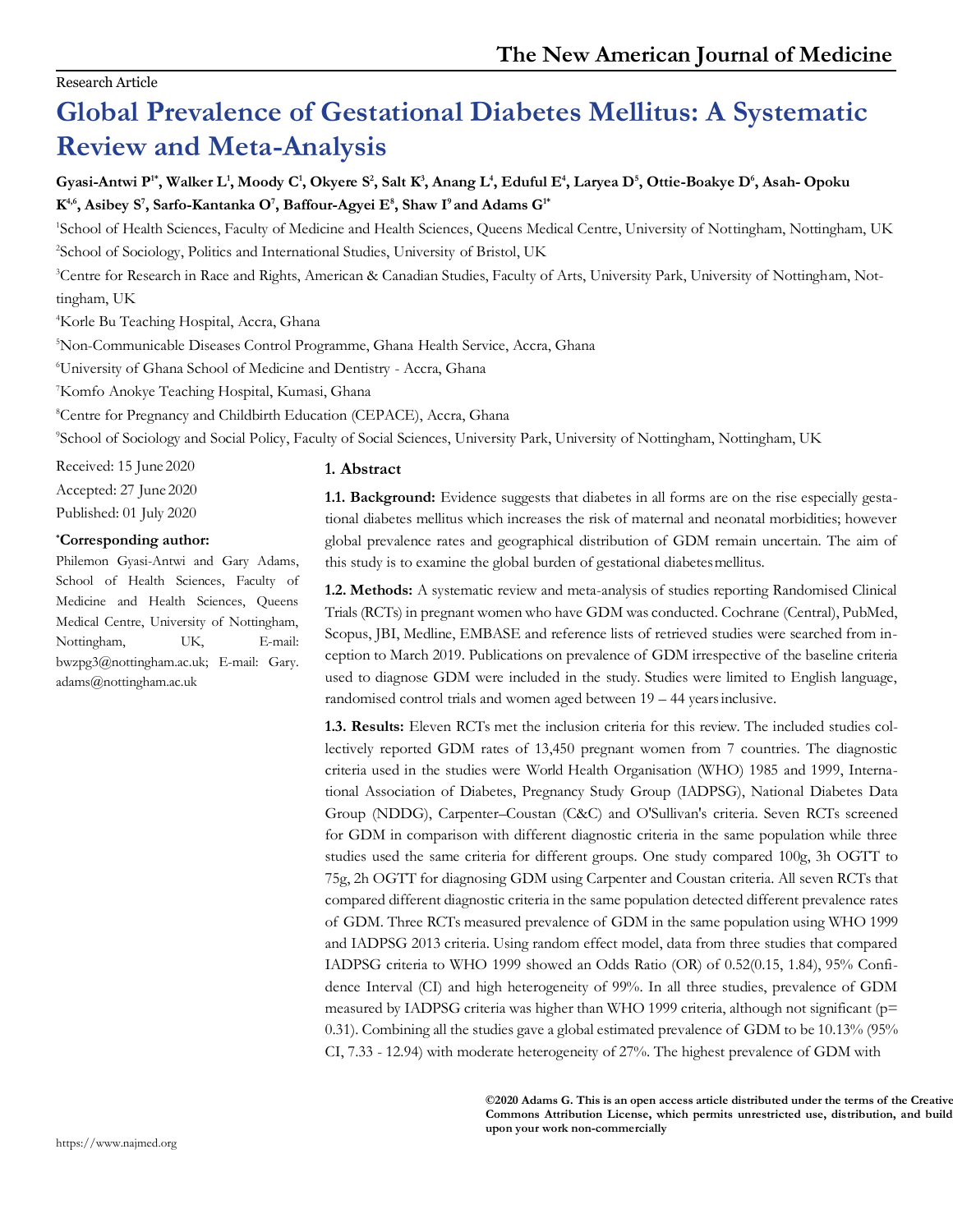a median estimate of 38.25% (95% CI, 32.93 - 43.57) was reported in Kuala Lumpur while Ireland had the lowest prevalence 2.075 % (95% CI, 1.36–2.79).

**1.4. Conclusion:** The results indicate that global burden of GDM is high, particularly in Southeast Asia. Applying different diagnostic criteria indicate that different group of women are identified; consequently, creating large differences in GDM prevalence even in the same population.

**2. Keywords:** Gestational Diabetes Mellitus (GDM); Pregnancy-Induced diabetes; Prevalence

#### **3. Introduction**

Gestational Diabetes Mellitus (GDM) is defined as glucose intolerance with onset or first recognition during pregnancy. Although the mechanism is unclear, inadequate insulin production and or progressive insulin resistance as in the case of GDM has been attributed to a combination of increased maternal adiposity and insulin-desensitizing effects of placental hormones [1, 2]. It has been suggested that placental growth hormones, Human Placental Lactogen (HPL) and prolactin, play a major role in the onset of GDM by increasing maternal food intake, mobilising maternal nutrients for foetal growth and increasing insulin resistance to maternal nutrients [2]. Thus, pancreatic beta cells increase their insulin secretion to compensate for the high glucose and insulin resistance caused, leading to defect in pancreatic beta cell function over time [1].

As at 2017, over 451 million people between the ages of 18 and 99 were estimated to have diabetes worldwide. Out of this, approximately 21.3 million were estimated to be women affected by some form of hyperglycaemia during pregnancy, of which 18.4 million of these cases were due to Gestational Diabetes Mellitus (GDM) [3]. This indicates that approximately 14% of pregnancies worldwide are affected by GDM yearly [3, 4]. It is instructive to note that out of 221 data sources from 131 countries selected for the International Diabetes Federation (IDF) diabetes atlas study, only 37 countries were reported to have data sources for GDM. Of these, only three were in Africa (Figure 1) [5].

For over a century, studies have shown that GDM causes grave adverse effects on pregnancy and foetal outcomes [1]. Back in 1882, a study by Matthews Duncan reported that 10 out of 19 maternal deaths which occurred at the time of labour or within a few weeks were due to diabetic coma caused by 'diabetes antedating pregnancy'. This seminal study also reported that of the 27 pregnancies which were examined, abortion occurred in 6 cases, while 8 others had stillbirth or death of babies shortly after birth. In all cases, the foetuses and babies were unusually large sized (macrosomia) and affected by diabetes in one case [6, 7]. In the early 1940s, it was recognised that women who developed diabetes years after pregnancy had also previously experienced foetal and neonatal mortality. Successive research through to the contemporary era have made similar findings

**Citation:** Adams G, Global Prevalence of Gestational Diabetes Mellitus: A Systematic Review and Meta-Analysis. The New American Journal of Medicine. 2020;V1(3):1-10.

of increased risk of foetal macrosomia, childhood obesity, as well as risk both women and children developing type 2 diabetes and other cardiovascular diseases [8, 9].

Until recently, the exact threshold for a diagnosis of GDM depends on the criteria used, and so far, there has been a lack of consensus amongst health professionals. It is now advised by the ADA, the World Health Organization (WHO), the International Federation of Gynaecology and Obstetrics, and the Endocrine Society, that the International Association of Diabetes and Pregnancy Study Group (IADPSG) criteria be used in the diagnosis of GDM [10]. The IAD-PSG criteria as summarised in Table 1, was developed based on the results of the Hyperglycaemia and Adverse Pregnancy Outcomes (HAPO) Study—a large multinational and multicentre study of 23,000 pregnant women [11].

With the increasing epidemic of obesity and sedentary lifestyle, the global burden of GDM is predicted to increase, putting women of reproductive age and their babies at risk of intergenerational transmission of type 2 diabetes [12]. The literature on prevalence of GDM and risk of exposure to pregnant women is sparse and varied, particularly in Lower- and Middle-Income Countries (LMICs) where there is lack of national policies on the diagnosis and management of the disease. The objective of the present systematic review and meta-analysis was to investigate the global burden of gestational diabetes mellitus by examining published data.

**Table 1:** The IADPSG criteria for screening and diagnosis of Gestational diabetes



Figure 1: Countries and territories with data sources reporting the prevalence of hyperglycaemia in pregnancy. Figure was adapted from International Diabetes Federation report, 2017 [5].

data source:  $\bigcirc$  0  $\bullet$  $\bigcirc$  2  $\bigcirc$  3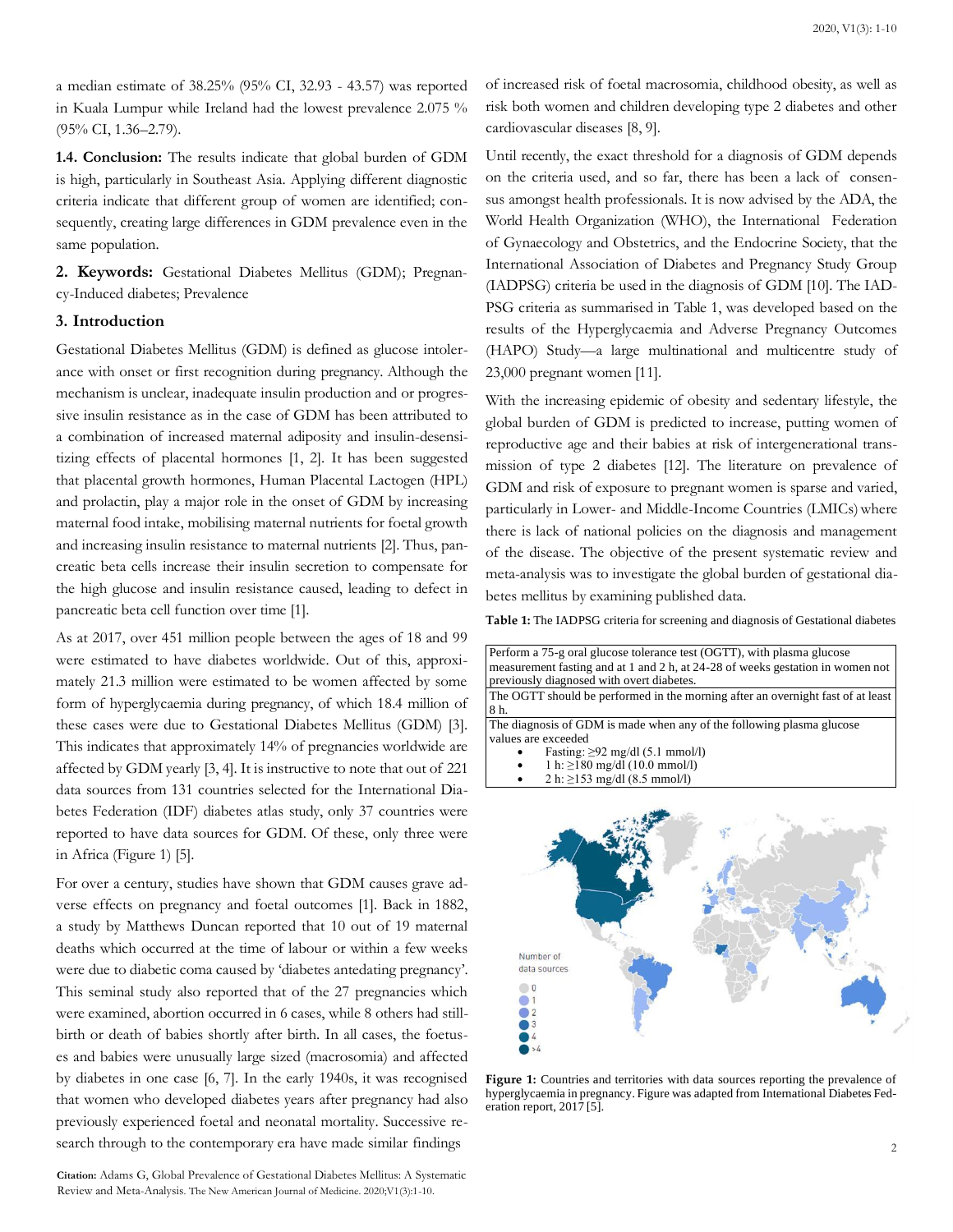#### **4. Methods**

#### **4.1 Search Strategy**

EMBASE, MEDLINE, Cochrane CENTRAL, Scopus, PubMed, Joanna Briggs Institute (JBI), and Cumulative Index to Nursing and Allied Health Literature (CINAHL) databases were searched from inception to week 6 March 2019 using a broad search strategy to identify all potentially relevant publications for this review. Broad keywords including Medical Subject Heading (MeSH) search terms "prevalence", "epidemiology" and "frequency" were combined with terms that covered "GDM", "Gestational diabetes mellitus", "Pregnancy-Induced Diabetes" and "Gestational Diabetes". Grey literature search as well as citation chaining was done to identify other relevant studies.

#### **4.2 Study Inclusion and Exclusion Criteria**

Original publications reporting on prevalence of GDM irrespective of the baseline criteria used to diagnose GDM were included in the study. Prevalence is defined as the percentage of existing cases of a disease in a given population at a particular time [13]. Studies were limited to English language, randomised control trials and women aged between 19 – 44 years inclusive. In terms of exclusion criteria, studies that reported prevalence of GDM only in a selective group such as women with obesity and those already at risk of developing type 2 diabetes were not included.

#### **4.3 Selection of Studies**

Titles and abstracts of studies retrieved from the databases were initially screened. Full details of those that fulfilled the inclusion criteria were assessed and included in the study whereas duplicates and irrelevant studies were excluded. Preferred Reporting Items for Systematic Reviews and Meta-Analyses (PRISMA) guidelines [14] was used for the study selection.

#### **4.4 Data Extraction**

Two review authors assessed the titles and abstracts of all articles identified from the database searches. Full texts of selected articles were retrieved and assessed independently for study eligibility. Disagreements were resolved through discussion or through consulting a third reviewer.

## **4.5 Appraising the Quality of the Included Studies and Risk of Bias**

The quality of the eleven selected RCTs were assessed based on the Cochrane risk-of-bias tool criteria using three domains: randomisation method, allocation concealment and blinding. The quality assessment was presented using the Review Manager 5.3 (RevMan).

### **4.6 Data Analysis**

To measure heterogeneity or variability among studies, Chi-squared (Chi2) statistic was used. This was to assess whether differences in prevalence was due to sampling error or due to differences in sample

populations. Prevalence data from all studies were pooled to get a single group summary using a random effect model. The meta-analyses results are presented using forest plots produced using RevMan and MS Excel (2016).

## **5. Results**

A total of 17, 473 articles were identified from different databases and sources. Irrelevant studies were removed by assessing titles and abstracts. Removing duplicates and applying the inclusion criteria, 53 studies were retrieved for a more detailed assessment of full text; from which 11 were found to be suitable for this review and 42 being excluded with reasons (Figure 2).



Figure 2: Flowchart of search strategy and study selection process

The included studies collectively reported GDM rates of 13,450 pregnant women from seven countries under different health settings. Multiple published prevalence studies from some countries such as India ( $n=2$ ), Thailand ( $n=2$ ), Norway ( $n=2$ ), and Ireland ( $n=2$ ) based on various study populations and diagnostic criteria were retrieved, while others such as Malaysia, Nigeria and Turkey had single prevalent studies. The studies were published from 1996 – 2018. Details of 11 studies included in this review are shown in Table2.

About 75% of the selected studies had unclear risk of bias after quality assessment using three domains: randomisation method, allocation concealment and blinding (Figure 3). 4 out of the 11 included studies reported a method of randomisation:

- Participants were randomised at their first visit to either selective screening when one or more risk factors were present or to universal screening (4).
- Randomisation was generated by an independent researcher using the NQuery statistical software programme (version 2.0) (6).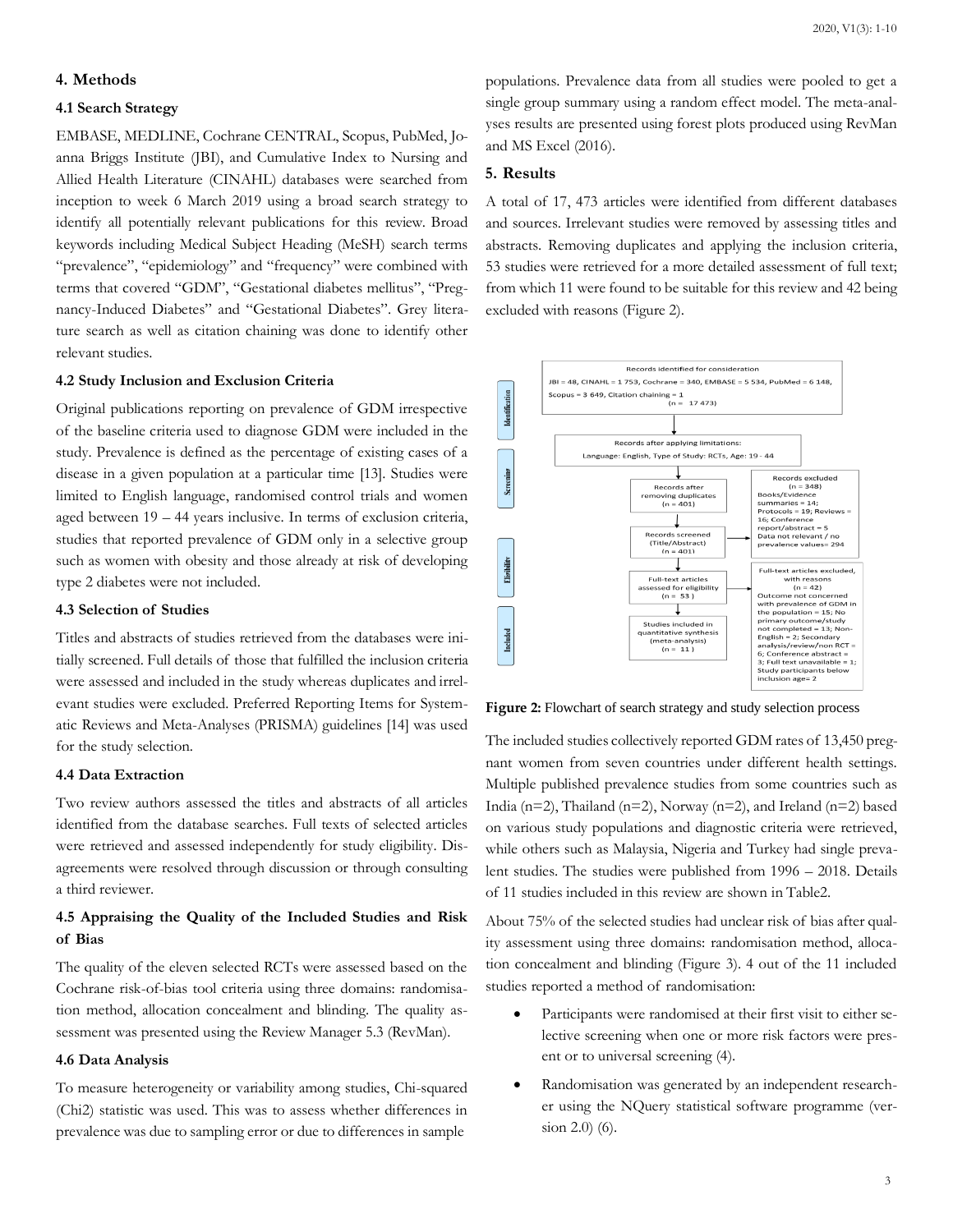- Randomisation was generated using a computer program (Random Number Generator Version 1.0 Segobit software, Issaquah, WA) (8).
- Concealed randomisation was performed by independent researchers using a Web-based computerized procedure (11).

Information on randomisation method for seven of the included studies were not provided (1, 2, 3, 5, 7, 9 and 10).

Only one study had information on a method of allocation concealment:

Sealed envelopes were used to assign participants after allocation sequence was generated using NQuery statistical software programme (version 2.0) (6).

No clear information on allocation concealment was reported by the remaining 10 studies (1, 2, 3, 4, 5, 7, 8, 9, 10 and 11).

Outcome assessment and analyses of glucose and insulin levels were performed blinded in (11). No clear information on blinding was reported by the remaining 10 studies  $(1, 2, 3, 4, 5, 6, 7, 8, 9, 10)$ 

The primary outcome of concern was the prevalence of gestational diabetes in the population studied. The diagnostic criteria used in the studies were World Health Organisation (WHO) 1985 and 1999, International Association of Diabetes, Pregnancy Study Group (IAD-PSG), National Diabetes Data Group (NDDG), Carpenter–Coustan (C&C) and O'Sullivan's criteria (Figure 4).

Seven RCTs (1, 2, 3, 5, 7, 8 and 9) screened for GDM in comparison with different diagnostic criteria in the same population while three studies (4, 6, and 11) used the same criteria for different groups. One study compared 100g, 3h OGTT to 75g, 2h OGTT for diagnosing GDM using Carpenter and Coustan criteria (10). Data from two or more studies that compared the same set of diagnostic criteria for GDM detection were combined for Meta-analyses.

Three RCTs measured prevalence of GDM in the same population using WHO 1999 and IADPSG 2013 criteria. Using a random effect model, the data from (1, 2, and 5) were pooled for meta-analyses of GDM prevalence in 6, 307 participants (Figure 5). The result indicates an Odds Ratio (OR) of 0.52(0.15, 1.84), 95% Confidence Interval (CI) and high heterogeneity of 99%. In all three studies, prevalence of GDM measured by IADPSG criteria was higher than WHO 1999 criteria, although not statistically significant ( $p=0.31$ ).

Using NDDG criteria, data from (4) indicated that universal screening of pregnant women for GDM detected significantly higher prevalence rate compared to selective risk-factor group ( $p \le 0.03$ ). Conversely, no significant difference was detected in GDM prevalence when pregnant women were screened either at a primary care facility (local General practice) or at a secondary health facility ( $p = 0.75$ ) (6). Data from (11) also showed that receiving a 12-week standard exercise during pregnancy did not significantly affect GDM prevalence

compared to women who received standard antenatal care ( $p = 0.52$ ).

Prevalence data from each study were averaged and the mean values combined using a random effect model for a group summary analysis following a guide for descriptive data analysis in MS Excel developed by [26]. Combining all the studies showed an estimated global GDM prevalence of 10.13 [95%CI 7.33 - 12.94] with moderate heterogeneity of 27%. Overall, the highest prevalence of GDM with a median estimate of 38.25% (32.93 - 43.57%) was reported in Kuala Lumpur, Malaysia, followed by Punjab, India, Thailand, Turkey, and Nigeria (median prevalence 21.95, 14.25, 10.25, and 8.05%, respectively), whereas Ireland had the lowest prevalence (median 2.075 %; range 1.36–2.79 %) (Figure 6).





**Figure 3: Summary of risk of bias:** Presented as (a) each risk of bias item for each included study and (b) percentages across all included studies using RevMan 5.3.



**Figure 4:** Different GDM diagnostic criteria used in the selected studies.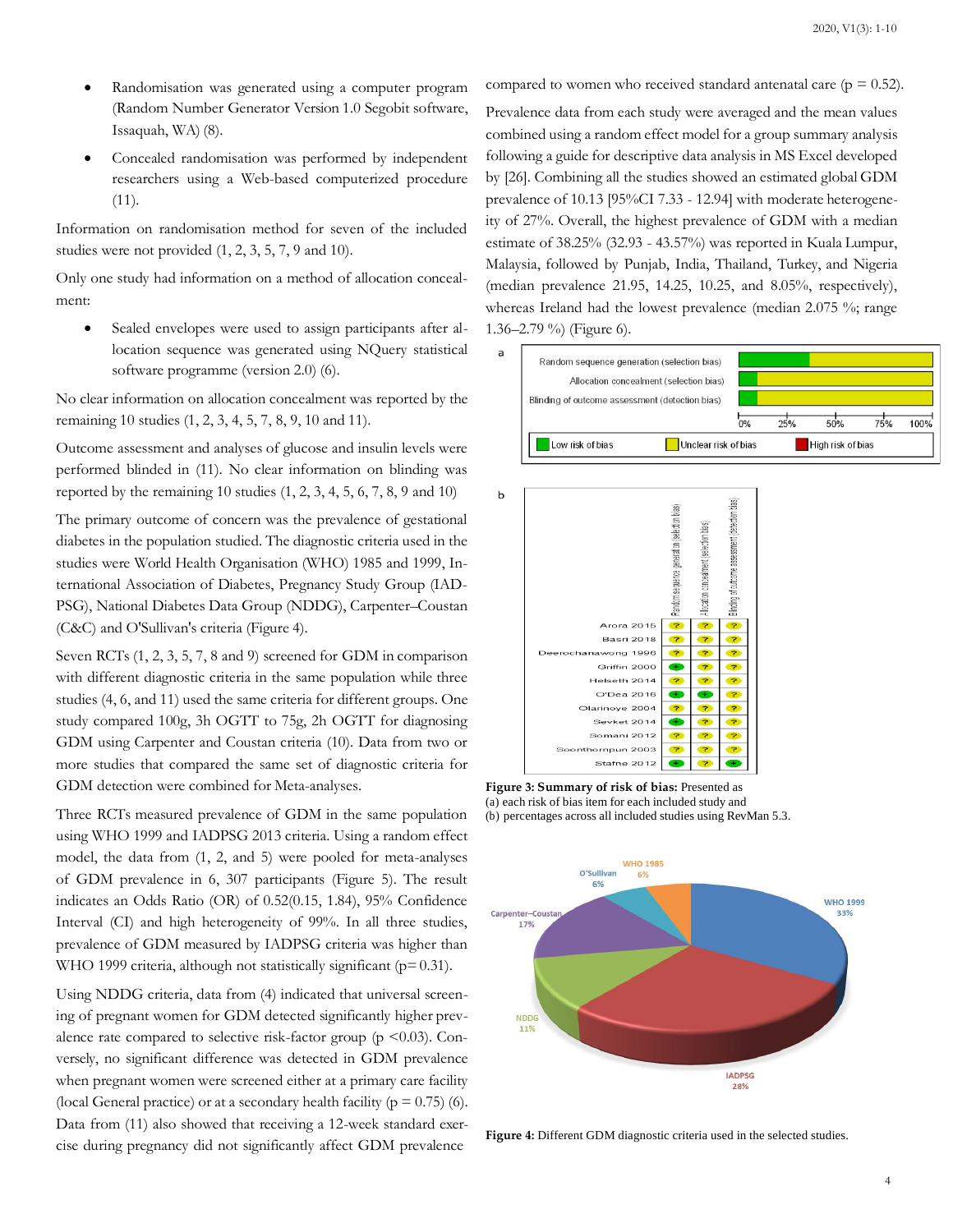#### **Table 2:** Characteristics of studies included in this review.

|                | <b>First author and</b><br>vear                     | City/Country                       | <b>Study setting</b>                                              | Study participants/Sample size                                                                                                                                                                                                                                                                                                                                                                                                                                                                                                                                                                                   | Period of study | Diagnosis criteria                                                                                                                                                                                                                                                            | Prevalence (%)                     | <b>Main outcomes</b>                                                                                                                                                                                                                                                                                                                                                                                                                                                                                                                                                                                                                                                                                                                                                                                                                          |
|----------------|-----------------------------------------------------|------------------------------------|-------------------------------------------------------------------|------------------------------------------------------------------------------------------------------------------------------------------------------------------------------------------------------------------------------------------------------------------------------------------------------------------------------------------------------------------------------------------------------------------------------------------------------------------------------------------------------------------------------------------------------------------------------------------------------------------|-----------------|-------------------------------------------------------------------------------------------------------------------------------------------------------------------------------------------------------------------------------------------------------------------------------|------------------------------------|-----------------------------------------------------------------------------------------------------------------------------------------------------------------------------------------------------------------------------------------------------------------------------------------------------------------------------------------------------------------------------------------------------------------------------------------------------------------------------------------------------------------------------------------------------------------------------------------------------------------------------------------------------------------------------------------------------------------------------------------------------------------------------------------------------------------------------------------------|
|                | (Arora, Thaman et al<br>$2015$ <sup>[15]</sup>      | Punjab/India                       | Multistate and multi-<br>departmental clinics                     | 5100 participants were randomly<br>selected and screened for GDM of<br>which 2179 urban (77.7%) and<br>2921 rural (84.6%); Age ≤20to<br>$\geq$ 30, mean age 21.5 $\pm$ 3.3 years                                                                                                                                                                                                                                                                                                                                                                                                                                 | 2009 - 2012     | WHO 1999; FPG level<br>$\geq$ 7.0 mmol/l (126 mg/<br>dl) or 2-h PG<br>levels after a 75 g<br>OGTT<br>$≥7.8$ mmol/l (140<br>mg/dl)<br>WHO 2013 (IADPSG);                                                                                                                       | 9.00%                              | 1. 1014 declined participation. Main reason for declining participation was fear of GDM<br>diagnosis as it is considered a social stigma.<br>2. Applying both diagnostic criteria, GDM women had significantly higher FPG and<br>2-h PG levels ( $P<0.001$ ), increased BMI ( $P=0.01$ ), were older ( $P<0.001$ ) and shorter<br>(P=0.01, WHO 2013; P<0.001, using WHO 1999) compared to non-GDM women.<br>3. Percentage of women classified as having GDM was 7.2% by both criteria, 1.8% by<br>the 1999 criteria only, and 27.7% by the 2013 criteria only.<br>4. For prevalence according to risk factor, urban women had significantlyincreased                                                                                                                                                                                          |
|                |                                                     |                                    |                                                                   |                                                                                                                                                                                                                                                                                                                                                                                                                                                                                                                                                                                                                  |                 | FPG ≥5.1 mmol/L and/<br>or 1-h glucose $\geq$ 10.0<br>mmol/L and/or $2-h \geq 8.5$<br>mmol/L                                                                                                                                                                                  | 34.90%                             | <b>GDM</b><br>prevalence compared to rural women using both GDM<br>criteria (P<0.001 for WHO 2013 and P=0.001 for WHO<br>1999)                                                                                                                                                                                                                                                                                                                                                                                                                                                                                                                                                                                                                                                                                                                |
|                | (Basri, Mahdy et al.<br>$2018$ <sup>[16]</sup>      | Kuala Lumpur,<br>Malaysia          | Antenatal clinic in a<br>tertiary hospital and<br>referral centre | 520 pregnant women with one<br>or more risk factors for GDM at<br>gestational age between 14 and 37<br>weeks were randomly screened<br>for GDM. Mean maternal age<br>31.5±4.38 years.<br>Included if any of the following                                                                                                                                                                                                                                                                                                                                                                                        | $2015 - 2017$   | WHO 1999 (modified);<br>FPG ≥6.1 mmol/L, 2 h<br>$\geq$ 7.8 mmol/L                                                                                                                                                                                                             | 37.90%                             | 1. GDM prevalence using IADPSG (37.90%) and WHO (38.60%) diagnostic criteria.<br>2. Prevalence rates obtained is 30% higher compared to the previously reported 18%<br>and 24.9% by local studies.                                                                                                                                                                                                                                                                                                                                                                                                                                                                                                                                                                                                                                            |
|                |                                                     |                                    |                                                                   | were present: previous history of<br>GDM, first degree relative with<br>diabetes mellitus, obese body<br>mass index $(BMI) > 27$ , age 25<br>years and above, current obstetric<br>problem (essential hypertension,<br>pregnancy induced hypertension,<br>polyhydramnios, current use of<br>steroids), previous macrosomic<br>baby with birth weight $\geq 4.0$ kg,<br>previous unexplained still birth,<br>foetus with congenital anomaly,                                                                                                                                                                      |                 | IADPSG; FPG $\geq 5.1$<br>mmol/L, $2 h \ge 8.5$<br>mmol/L                                                                                                                                                                                                                     | 38.60%                             | 3. Reasons for high prevalence:<br>a. the study setting is a referral centre hence more likely to receive high risk women<br>b. all women age 25 years and above were considered high risk and part of the study<br>4. GDM women diagnosed with WHO criteria had significantly increased incidences<br>of gestational hypertension/pre-eclampsia (p=0.004) and neonatal hypoglycaemia<br>(p=0.042) compared to those diagnosed with IADPSG while primary caesarean section<br>$(p=0.012)$ and foetal macrosomia $(p=0.027)$ were significantly higher the IADPSG<br>group                                                                                                                                                                                                                                                                     |
| 3              | (Deerochan awong,<br>Putiyanun et al.<br>1996) [17] | Bangkok,<br>Thailand               | Antenatal clinic of a<br>tertiary hospital                        | persistent glycosuria, recurrent<br>urinary tract infection (UTI) or<br>vaginal discharge<br>709 pregnant women with a<br>mean age of 26.9±5.6years.<br>Subjects were randomly recruited<br>from among women who were<br>attending the antenatal clinic                                                                                                                                                                                                                                                                                                                                                          |                 | National DiabetesData<br>Group (NDDG); 100-g<br>OGTT blood glucose<br>$\geq$ 5.8, 10.6, 9.2 and<br>8.1 mmol/l of FPG<br>levels at 1, 2 and 3 h,<br>respectively<br>WHO 1999; 2-h plasma<br>glucose after 75-g                                                                 | 1.40%<br>15.70%                    | 1. Prevalence of GDM by WHO criteria in the same group of patients in this study was<br>about 10 times higher than that using the NDDG criteria<br>2. The sensitivity of GDM using NDDG and WHO criteria for detecting macrosomia<br>was 21.4 and 42.9 %, and the sensitivity for detecting large for gestational age infants<br>was 9.8 and 41.5 %, respectively.                                                                                                                                                                                                                                                                                                                                                                                                                                                                            |
| $\overline{4}$ | (Griffin, Coffey et<br>al. 2000) <sup>[18]</sup>    | Dublin, Ireland                    | Outpatient obstetric<br>clinic in a tertiary<br>hospital          | 3 152 pregnant women<br>randomized at their first visit to<br>either selective screening (1853,<br>mean age $27.4 \pm 5.6$ ), when one<br>or more risk factors were present<br>or to universal screening (1299,<br>mean age 27.3±5.7).<br>Risk factors for the selective<br>group include; first degree<br>relative with diabetesmellitus;<br>>100 kg in current pregnancy;<br>previous baby >4.5 kg;<br>Previous unexplained still birth/<br>intra-uterine death; previous<br>major malformation; previous<br>gestational diabetes mellitus;<br>glycosuria in 2nd fastingurine<br>sample; macrosomia in current |                 | OGTT of 7.8 mmol/l<br>Risk factor group had<br>a 3-h 100-g OGTT at<br>32weeks (Standard<br>hospital protocol)<br>The universal group<br>had a 50-g GCT at<br>26-28 weeks and if<br>their plasma glucose at<br>1 h was ≥7.8mmol/l, a<br>formal 3-h 100-g OGTT<br>was performed | 1.45%<br>2.7%,                     | 1. GDM prevalence detected in the selective group was significantly less than detected<br>in the universal group $(P< 0.03)$<br>2. GDM women were significantly older ( $p<0.05$ ) in both groups (selective group =<br>30.6±5.5 years; universal group = 31.0±5.6 years) than those without GDM (27.0±5.7<br>years)<br>3. Universal screening of GDM led to a higher rate of spontaneous vaginal delivery<br>at term $(77.0\%)$ , and lower rates of macrosomia $(0.0\%)$ , Caesarean section $(11.4\%)$ ,<br>pre-eclampsia (0.0%) and admission to neonatal intensive care unit (2.9%) compared<br>to selective screening: lower rate of spontaneous vaginal delivery at term (56.0%), and<br>higher rates of macrosomia (11.1%), Caesarean section (18.5%), pre-eclampsia (14.8%)<br>and admission to neonatal intensive care unit (18.5%) |
| 5              | (Helseth, Salvesen et<br>al. $2014$ <sup>[19]</sup> | Trondheim/<br>Stavanger,<br>Norway | Tertiary hospital                                                 | pregnancy; polyhydramnios in<br>current pregnancy<br>Study population was extracted<br>from a previously reported<br>randomized controlled trial (RCT)<br>assessing the effect of regular<br>exercise during pregnancy on the<br>incidence of GDM. 687 women<br>with mean age of $30.6\pm4.2$ years<br>were selected to be screened with<br>both WHO 1999 and simplified<br>IADPSG criteria. 89.7% of<br>the participants were college/<br>university educated                                                                                                                                                   | $2007 - 2009$   | WHO 1999; FPG≥7.0<br>mmol/L and/ or 2-h<br>plasma glucose ≥7.8<br>mmol/L either at 18 -<br>22 weeks and/or $32 - 36$<br>weeks.<br>Simplified IADPSG;<br>FPG ≥5.1 mmol/L and/<br>or 2-h plasma glucose<br>$\geq$ 8.5 mmol/L at the<br>same time points.                        | $6.1\%$ $(42/687)$<br>7.4% (51/687 | 1. GDM prevalence was 0.4% according to the WHO criteria at 18 - 22 weeks and 5.7%<br>at 32 - 36 weeks, while GDM prevalence was 2.6% and 4.8% according to simplified<br>IADPSG criteria at same time points. IADPSG criterion is sensitive to detect GDM<br>early which may reduce the short or long-term burden of GDM in mother or child.<br>2. Maternal age was the only risk factor that was independently associated with both<br>WHO (p=0.008) and IADPSG (p=0.002) criteria indicating each criterion identify<br>different group of women.<br>3. Only 27% of GDM women fulfilled both criteria for GDM.                                                                                                                                                                                                                             |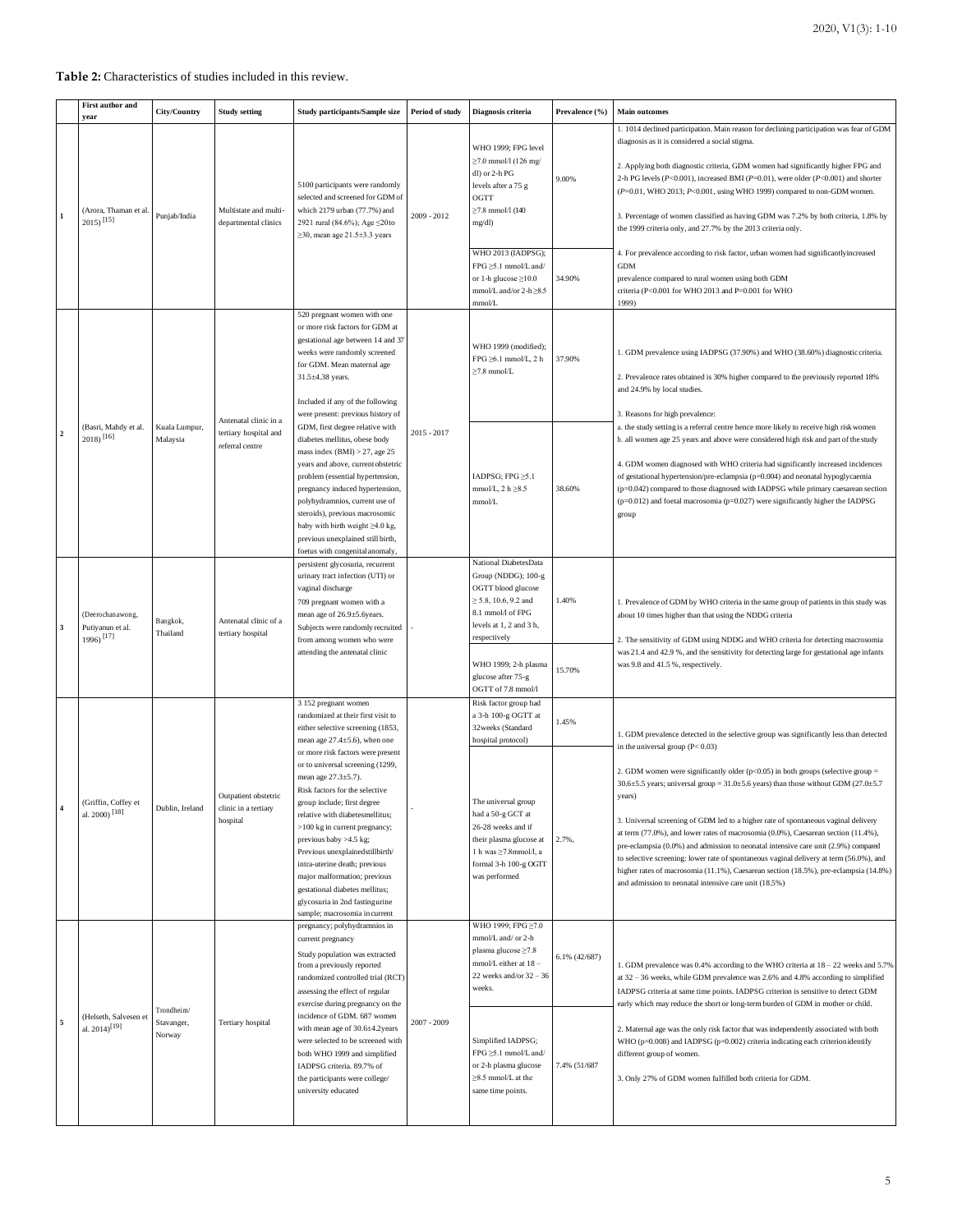| $\bf{6}$       | (O'Dea, Tierney et al.<br>$2016$ <sup>[20]</sup>     | Galway, Ireland       | Three hospital sites | 781 were recruited and<br>randomised to have screening<br>completed either in primary care<br>$(n=391)$ or secondary care $(n=$<br>390). 215 women received their<br>GDM screen in primary care<br>while 475 women received their<br>screen in secondary care.<br>The primary care group were<br>screened for GDM at their local<br>general practitioner (GP) clinic<br>while secondary care group were<br>screened at the hospital site at<br>which they attended for ante-<br>natal care.<br>An independent researcher was<br>responsible for generating the<br>allocation sequence using the<br>NQuery statistical software<br>programme (version 2.0) | 2013      | IADPSG                                                                                                                                                                                                                                                                                                                                                                                                                                                       | 6.5%, primary<br>care $(n = 215)$<br>7.2%, secondary<br>care $(n = 475)$ | 1. significant difference between Primary care group (32.5±5.0) and Secondary care<br>group $(33.5 \pm 5.0)$ in terms of maternal age at delivery (p= 0.02)<br>2. No significant differences (p= 0.75) in GDM prevalence between primary care (6.5%)<br>and secondary care (7.2%).<br>3. Mean days to begin specialist ante-natal diabetes care for the primary care group<br>was longer (23.6 days) compared to 18.9 days for the secondary care group, though<br>statistically not significant (p=0.09).                                                                                                                                                                                                                                                                                                                                                           |
|----------------|------------------------------------------------------|-----------------------|----------------------|-----------------------------------------------------------------------------------------------------------------------------------------------------------------------------------------------------------------------------------------------------------------------------------------------------------------------------------------------------------------------------------------------------------------------------------------------------------------------------------------------------------------------------------------------------------------------------------------------------------------------------------------------------------|-----------|--------------------------------------------------------------------------------------------------------------------------------------------------------------------------------------------------------------------------------------------------------------------------------------------------------------------------------------------------------------------------------------------------------------------------------------------------------------|--------------------------------------------------------------------------|----------------------------------------------------------------------------------------------------------------------------------------------------------------------------------------------------------------------------------------------------------------------------------------------------------------------------------------------------------------------------------------------------------------------------------------------------------------------------------------------------------------------------------------------------------------------------------------------------------------------------------------------------------------------------------------------------------------------------------------------------------------------------------------------------------------------------------------------------------------------|
| 7              | (Olarinoye,<br>Ohwovoriole et al.<br>$(2004)^{[21]}$ | Lagos, Nigeria        | Tertiary hospital    | 248 pregnant women in their<br>$3^{\rm rd}$ trimester with mean age of<br>30.7±4.2 years were randomly<br>selected for 75g (n=138) or 100g<br>$OGTT (n=110).$                                                                                                                                                                                                                                                                                                                                                                                                                                                                                             | 1997-1999 | WHO (1985) criteria<br>75g OGTT; FPG<br>$\geq$ 105mg/dl; 2-h plasma<br>glucose ≥165mg/dl<br><b>National Diabetes</b><br>Data Group (NDDG)<br>$(1979)$ criteria for $100g$<br>OGTT; FPG≥105mg/<br>dl; 1-h plasma glucose<br>≥190mg/dl; 2-h plasma<br>glucose ≥165mg/dl;<br>3-h plasma glucose<br>$\geq$ 145mg/dl                                                                                                                                              | 11.60%<br>4.50%                                                          | 1. No significant differences in age ( $p=0.93$ ), parity ( $p=0.27$ ), BMI ( $p=0.33$ ) and<br>presence of risk factors ( $p=0.75$ ) between the two groups.<br>2. Prevalence rate of GDM detected by WHO 1985 (11.6%) and NDGG 1979 (4.6%)<br>criteria were significantly different (p=0.04).<br>3. Out of the 248 participants, 8.5% were diagnosed of GDM by either criterion.<br>4. 31.3% of women diagnosed of GDM by either criterion had foetal macrosomia while<br>11.3% non-GDM women had foetal macrosomia (p=0.01)                                                                                                                                                                                                                                                                                                                                       |
| $\bf8$         | (Sevket, Ates et al.<br>$2014$ <sup>[22]</sup>       | Istanbu, Turkey       | Tertiary hospital    | 786 Participants were randomized<br>into two groups using a computer<br>program (Random Number<br>Generator Version 1.0 Segobit<br>software, Issaquah, WA). Group<br>I (n=386, mean age 28.0±4.9),<br>had one-step method (2-h, 75 g<br>OGTT) while Group 2 (N=400;<br>mean age 28.5±5.0) underwent<br>the two-step method, a 50 g GCT<br>at 24-28 weeks of gestation.<br>Those with positive results (140<br>mg/dl) then underwent a 100<br>g OGTT.                                                                                                                                                                                                      | 2011-2012 | IADPSG; FPG ≥5.1<br>mmol/l, 1-h plasma<br>glucose ≥10.0 mmol/l<br>or a 2-h plasma glucose<br>$\geq 8.5$ mmol/l<br>Carpenter-Coustan<br>$(C&C);$ FPG $\geq$<br>95mg/dl; 1-h plasma<br>glucose ≥180mg/dl;<br>$2-h \geq 155$ mg/dl; $3-h$<br>$\geq$ 140mg/dl                                                                                                                                                                                                    | 14.5%<br>6%                                                              | 1. Maternal demographic variables; Mean maternal age (p=0.171), BMI (p=0.09),<br>history of previous macrosomic delivery (p=0.903) and Positive family history<br>(p=0.057) were not statistically significant between Group 1 and Group 2<br>2. Prevalence of GDM was significantly higher in Group 1 (14.5%) verses Group 2<br>$(6.0\%) (p<0.001)$<br>3. Non-GDM women detected in Group 1 (IADPSG-negative group) had significantly<br>lower incidence of pre-eclampsia, macrosomia polyhydramnios, large for gestational<br>age and greater infant birthweight (p<0.05) than the Non-GDM women in Group 2<br>(GCT-negative and the C&C-negative groups).<br>4. IADPSG criteria is more sensitive for prenatal GDM screening and women defined<br>as having normal glucose tolerance by IADPSG criteria had better perinatal outcomes<br>than the other criteria. |
| $\overline{9}$ | (Somani, Arora et al.<br>$(2012)^{[23]}$             | Maharashtra,<br>India | Tertiary hospital    | 723 pregnant women with<br>mean age of 23.45 years; were<br>screened randomly for GDM<br>at 24-28 weeks gestation using<br>O'Sullivan's, Carpenter and<br>Coustan's and WHO 1999 criteria                                                                                                                                                                                                                                                                                                                                                                                                                                                                 |           | WHO 1999; FPG level<br>$\geq$ 7.0 mmol/l (126 mg/<br>dl) or 2-h PG<br>levels after a 75 g<br>$_{\mathrm{OGTT}}$<br>$\geq$ 7.8 mmol/l (140<br>mg/dl)<br>Carpenter and Coustan's<br>$(C&C);$ FPG $\geq$<br>95mg/dl; after 100g<br>OGTT, 1-h plasma<br>glucose ≥180mg/dl;<br>$2-h \geq 155$ mg/dl; $3-h$<br>$\geq$ 140mg/dl<br>O'Sullivan's; 100g<br>OGTT; FPG≥105mg/<br>dl; 1-h plasma<br>glucose ≥190mg/dl;<br>$2-h \geq 165$ mg/dl; $3-h$<br>$\geq$ 145mg/dl | 4.80%<br>6.36%<br>3.50%                                                  | 1. The least GDM prevalence was detected by O'Sullivan's criteria (3.45%) compared<br>to WHO (4.8%) and C&C (6.36%)<br>2. Women with past history of abortion had significantly higher percentage of GDM<br>(p=0.05) by O'Sullivan's criteria (40%) than WHO criteria (25.7%)<br>3. Women positive for GDM by O'Sullivan's criteria had the highest relative risk<br>of abnormal delivery (RR=1.93, CI=0.84-4.39) compared to WHO(RR=1.39,<br>CI=0.43-4.48) and C&C (RR=1.17, CI=0.51-2.71), although the differences were not<br>statistically significant                                                                                                                                                                                                                                                                                                          |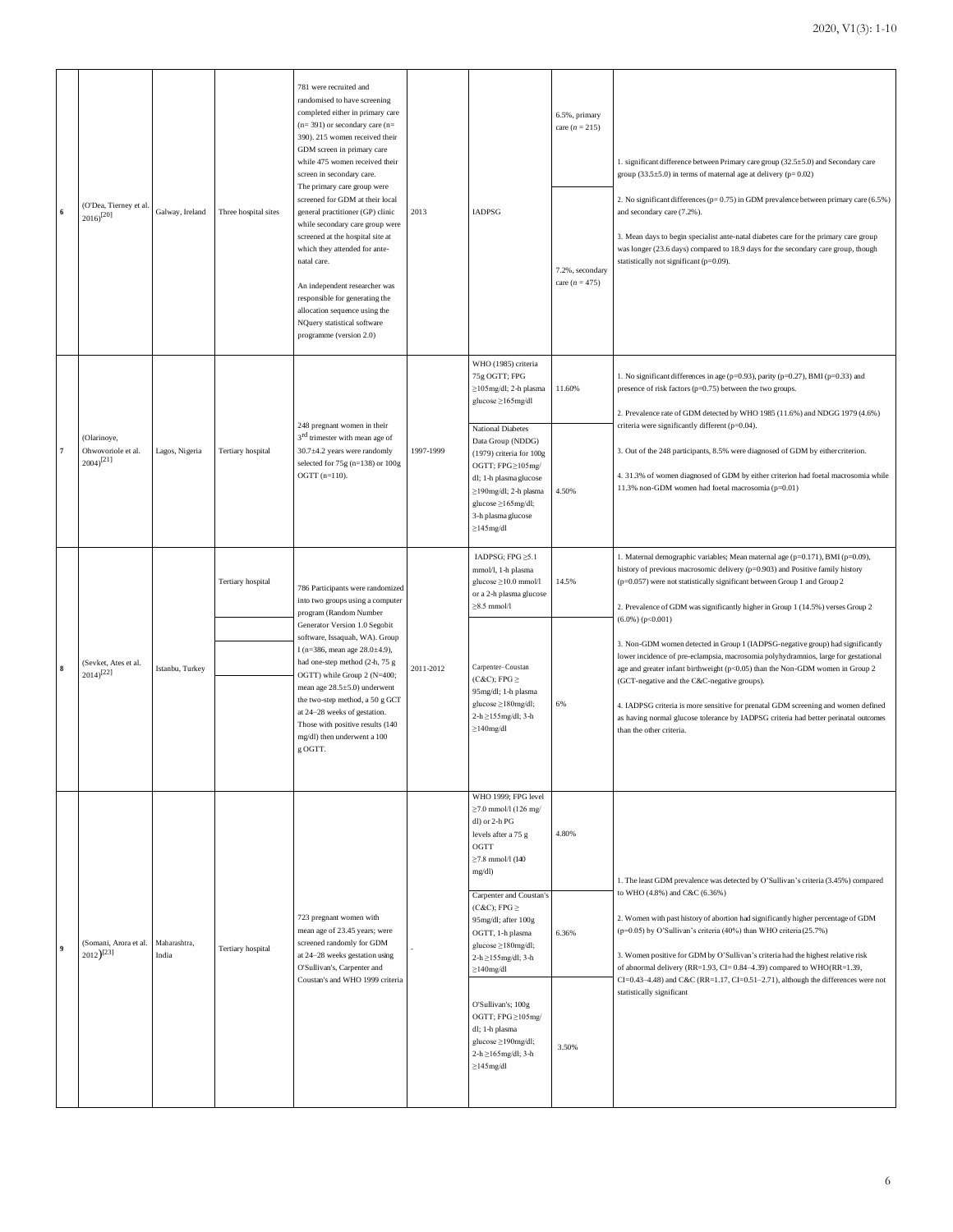| 10 | (Soonthornpun,<br>Soonthornpun et al.<br>$2003$ <sup>[24]</sup> | Thailand                           |                    | 42 pregnant women with 50g<br>GCT values ≥140mg/dl and<br>between 14- and 36-weeks'<br>gestation were randomly selected<br>for both 75g and 100g OGTT<br>within 1-week interval. Mean<br>maternal age 33.6±5.4                                                                                                                                                                                                                                                                         |           | Carpenter and Coustan's<br>$(C&C)$ ; FPG $\geq$<br>95mg/dl; after 100g<br>OGTT, 1-h plasma<br>glucose $\geq$ 180mg/dl;<br>$2-h \geq 155$ mg/dl; $3-h$<br>$\geq$ 140mg/dl | 21.4%, 100-g,<br>3-h OGTT<br>7.1%, 75-g, 2-h<br>OGTT  | 1. The interval between 75g and 100g OGTT was 3.8±1.5 days<br>2. GDM prevalence using the C&C and 100g OGTT criteria (21.4%) was higher than<br>using the same C&C criteria for $75g$ OGTT (7.1%), though the difference was not<br>statistically significant (OR, 0.28; 95% CI, 0.07-1.13; P=0.06).<br>3. The mean plasma glucose concentrations at 1, 2, and 3 h during the 100g OGTT was<br>significantly higher than those during $75g$ OGTT (P<0.05)                                                                                                                                                                            |
|----|-----------------------------------------------------------------|------------------------------------|--------------------|----------------------------------------------------------------------------------------------------------------------------------------------------------------------------------------------------------------------------------------------------------------------------------------------------------------------------------------------------------------------------------------------------------------------------------------------------------------------------------------|-----------|--------------------------------------------------------------------------------------------------------------------------------------------------------------------------|-------------------------------------------------------|--------------------------------------------------------------------------------------------------------------------------------------------------------------------------------------------------------------------------------------------------------------------------------------------------------------------------------------------------------------------------------------------------------------------------------------------------------------------------------------------------------------------------------------------------------------------------------------------------------------------------------------|
| 11 | (Stafne, Salvesen et<br>al. 2012) <sup>[25]</sup>               | Trondheim/<br>Stavanger,<br>Norway | Tertiary hospitals | 702 pregnant women booking<br>appointments for routine<br>ultrasound scans at participating<br>hospitals were recruited and<br>randomly assigned to receiving<br>a 12-week standard exercise<br>program (intervention group;<br>$n=375$ , mean age $30.5\pm4.4$ years)<br>or standard antenatal care (control<br>group; $n=327$ , mean age $30.4\pm4.3$<br>years). Concealed randomization<br>was performed by independent<br>researchers using a Web-based<br>computerized procedure. | 2007-2009 | WHO 1999 criteria:<br>fasting glucose level<br>in fasting whole blood<br>$\geq 6.1$ mmol/L, or plasma<br>glucose >7.0 mmol/L.<br>or 2-hour value >7.8<br>mmol/L          | 7%, (intervention<br>group)<br>6%, (control<br>group) | 1. The groups had similar baseline characteristics, except insulin resistance, which was<br>lower in the intervention group (10.1 $\pm$ 5.42 IU/mL) than the control group (10.7 $\pm$ 5.47<br>IU/mL)<br>2. No significant differences in the prevalence of gestational diabetes between groups;<br>25 of 375 (7%, 95% CI 4.3–9.7) intervention group women compared with 18 of 327<br>$(6\%$ , 95% CI 3.3–8.6) control group women (P=0.52).<br>3. pregnancy outcomes were not significantly different between the two groups;<br>Gestational age at birth ( $p=0.22$ ), preeclampsia ( $p>0.99$ ), caesarean delivery ( $p=0.58$ ) |



**Figure 5:** Forest plot showing a comparison between WHO 1999 and IADPSG 2013 diagnostic criteria



Figure 6: Forest plot showing estimated summary of GDM prevalence from selected studies

#### **6. Discussion**

Gestational diabetes mellitus is a global public health concern with adverse implications for the mother and her offspring. There are varying reported global prevalence rates of GDM partly due to differences in screening and diagnostic criteria as well as differences in race-specific risk factors [27, 28]. This review explored the global

prevalence rates of GDM and its diagnosis.

Among the 11 included studies for this review, seven different criteria were employed for GDM diagnosis. Compared to selective screening, Griffin, M. E., et al. (2000) identified that universal screening of all pregnant women for GDM detected significant number of positive cases ( $p \le 0.03$ ) [18]. Universal screening led to a higher rate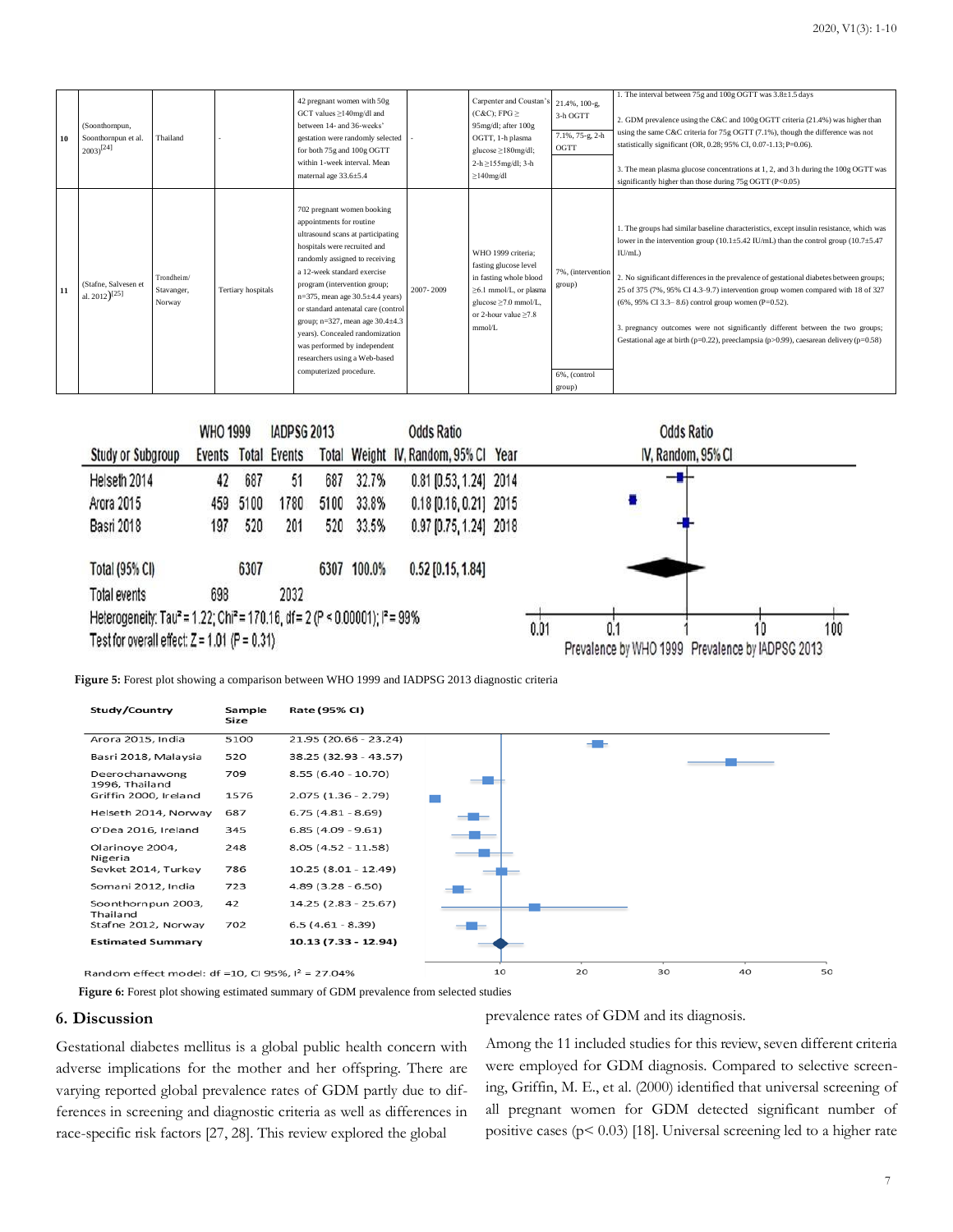of spontaneous vaginal delivery at term (77.0%), lower rates of Caesarean section (11.4%), and fewer admission to neonatal intensive care unit (2.9%) compared to selective screening: spontaneous vaginal de- livery at term (56.0%), Caesarean section (18.5%), and admission to neonatal intensive care unit (18.5%) [4]. Notwithstanding the cost effectiveness of selective screening [29], this study is in support of literature that relying on risk factors for GDM screening is less sensitive and could potentially miss about 40% of GDM cases[30-32].

The most commonly used diagnostic criterion was WHO 1999 (33%) followed by IADPSG (28%) with O'Sullivan and WHO 1985 criteria being the least (6% each). The optimum criterion for GDM diagnosis is still under debate worldwide, resulting in different approach being endorsed by different stakeholders and countries [32-35]. Within the same population, there were variations of prevalence estimates based on the diagnostic criteria used. The highest variation was recorded in Punjab, India, where the prevalence estimates ranged from 9.00% to 34.90% based on WHO 1999 and IADPSG criteria respectively (1). Likewise, in Bangkok, Thailand, GDM prevalence estimates varied from 1.40% to 15.70% based on NDDG and WHO1999 criteria respectively (3). Similar trend of wide variations in GDM prevalence detected by different diagnostic criteria were observed in Norway (5), Nigeria (7), Turkey (8), and Maharashtra, India (9), while the least variation was reported in Kuala Lumpur, where WHO 1999 and IADPSG criteria detected prevalence rates of 37.90% and 38.6% respectively (2). Variation in the incidence and prevalence rates of GDM in the same population due to different diagnostic criteria have been previously reported, with its impact on prenatal outcomes and health costs still under discussion [36, 37].

Compared with different diagnostic criteria, IADPSG consistently produced higher prevalence rates of GDM than other criteria when applied in the same population with similar maternal demographic variables (1, 2, 5 and 8). This is not surprising as IADPSG comparatively has lower threshold value of fasting glucose (5.1 mmol/L) compared to WHO1999 (7.0 mmol/L), NDDG (5.8 mmol/L), and Carpenter-Coustan (5.3 mmol/L) criteria [32]. Although IADPASG criterion has demonstrated higher sensitivity for GDM detection with associated fewer adverse outcomes for both mother and child [32, 36, 38], its potential to overestimate GDM burden in a population which will consequently inform health policy is a concern. Again, it is thought that over-diagnosis of GDM could predispose women to psychological stress, unnecessary treatments and impaired quality of life [37].

Notwithstanding the type of diagnostic criteria used, the pooled global prevalence of GDM from the included studies was 10.13 [95% CI 7.33 - 12.94]. With majority of the included studies from Southeast Asia, our reported global prevalence is comparable to another study which reported the pooled prevalence of GDM in this region as 10.1% (95% CI 6.5–15.7%) [39]. Our study supports the IDF atlas report that circa 14% of pregnancies are affected by GDM

globally [3], and accordingly call for more attention and intervention.

#### **7. Conclusion**

There are several risk factors that contribute to the onset of GDM, and from our study increased maternal Body Mass Index (BMI) and age were reported to be significantly higher in women diagnosed with GDM compared to non-GDM women  $(1, 5)$ . In addition to the underlying risk factors, prevalence estimates of GDM in a population may be influenced by the type of diagnostic criteria employed. Different fasting plasma glucose cut-off points used by the individual diagnostic criteria means that different group of women are identified; thus, creating large differences in GDM prevalence even in the same population. Consequently, care should be taken when interpreting prevalence estimates of GDM within a country and across a region.

#### **References**

- 1. [Buchanan TA, Xiang AH. Gestational diabetes mellitus. J Clin Invest.](https://pubmed.ncbi.nlm.nih.gov/15765129/) 2005; 115(3): 485-91.
- 2. Desoye G, [Hauguel-de](https://pubmed.ncbi.nlm.nih.gov/17596459/) Mouzon S. The Human Placenta in Gestational Diabetes Mellitus. The insulin and cytokine network. Diabetes Car[e.](https://pubmed.ncbi.nlm.nih.gov/17596459/) [2007; 30:](https://pubmed.ncbi.nlm.nih.gov/17596459/) 120-6.
- 3. [Cho NH, Shaw JE, Karuranga S, Huang Y, da Rocha Fernandes JD,](https://pubmed.ncbi.nlm.nih.gov/29496507/) Ohlrogge AW, et al. IDF Diabetes Atlas: Global estimates of diabete[s](https://pubmed.ncbi.nlm.nih.gov/29496507/) prevalence for 2017 and [projections](https://pubmed.ncbi.nlm.nih.gov/29496507/) for 2045. Diabetes Res Clin Pra[ct.](https://pubmed.ncbi.nlm.nih.gov/29496507/) 2018; 138: 271-81.
- 4. [Plows JF, Stanley JL, Baker PN, Reynolds CM, Vickers HM. The](https://pubmed.ncbi.nlm.nih.gov/30373146/) Pathophysiology of Gestational Diabetes Mellitus. Int J Mol Sci. 201[8;](https://pubmed.ncbi.nlm.nih.gov/30373146/) [19\(11\): 3342.](https://pubmed.ncbi.nlm.nih.gov/30373146/)
- 5. Cho NH, Shaw JE, Karuranga S, Huang Y, da Rocha Fernandes JD, Ohlrogge AW, et al. IDF Diabetes Atlas: Global estimates of diabetes prevalence for 2017 and projections for 2045. Diabetes Res Clin Pract. 2018; 138: 271-81.
- 6. Duncan JM. On puerperal diabetes. Trans Obstet Soc Lond. 1882; 24: 256.
- 7. Drury M. Diabetes in pregnancy—[Matthews Duncan revisited. Irish](https://link.springer.com/article/10.1007/BF02939880) journal of medical science. 1984; 153(4):144-51.
- 8. Tieu J, McPhee AJ, Crowther CA, [Middleton P,](https://pubmed.ncbi.nlm.nih.gov/28771289/) Shepherd E. Screening for gestational diabetes mellitus based on different risk profiles an[d](https://pubmed.ncbi.nlm.nih.gov/28771289/) [settings for improving maternal and infant health. Cochrane Database](https://pubmed.ncbi.nlm.nih.gov/28771289/) Syst Rev. 2017; 8(8): CD007222.
- 9. [Reece EA. The fetal and maternal consequences of gestational diabe](https://pubmed.ncbi.nlm.nih.gov/20121460/)tes mellitus. J Matern Fetal Neonatal Med. 2010; 23(3): 199-203.
- 10. Metzger BE, Lowe LP,Dyer AR, Trimble ER, [Chaovarindr](https://pubmed.ncbi.nlm.nih.gov/18463375/) U,Coustan DR, et al. Hyperglycemia and adverse pregnancy outcomes. New E[n](https://pubmed.ncbi.nlm.nih.gov/18463375/)gland [Journal of Medicine. 2008; 358\(19\):1991-2002.](https://pubmed.ncbi.nlm.nih.gov/18463375/)
- 11. [Egan AM, Vellinga A, Harreiter J, Simmons D, Desoye G, Corcoy R,](https://pubmed.ncbi.nlm.nih.gov/28702810/) et al. Epidemiology of gestational diabetes mellitus according to IA[D-](https://pubmed.ncbi.nlm.nih.gov/28702810/)[PSG/WHO](https://pubmed.ncbi.nlm.nih.gov/28702810/) 2013 criteria among obese pregnant women in Europe.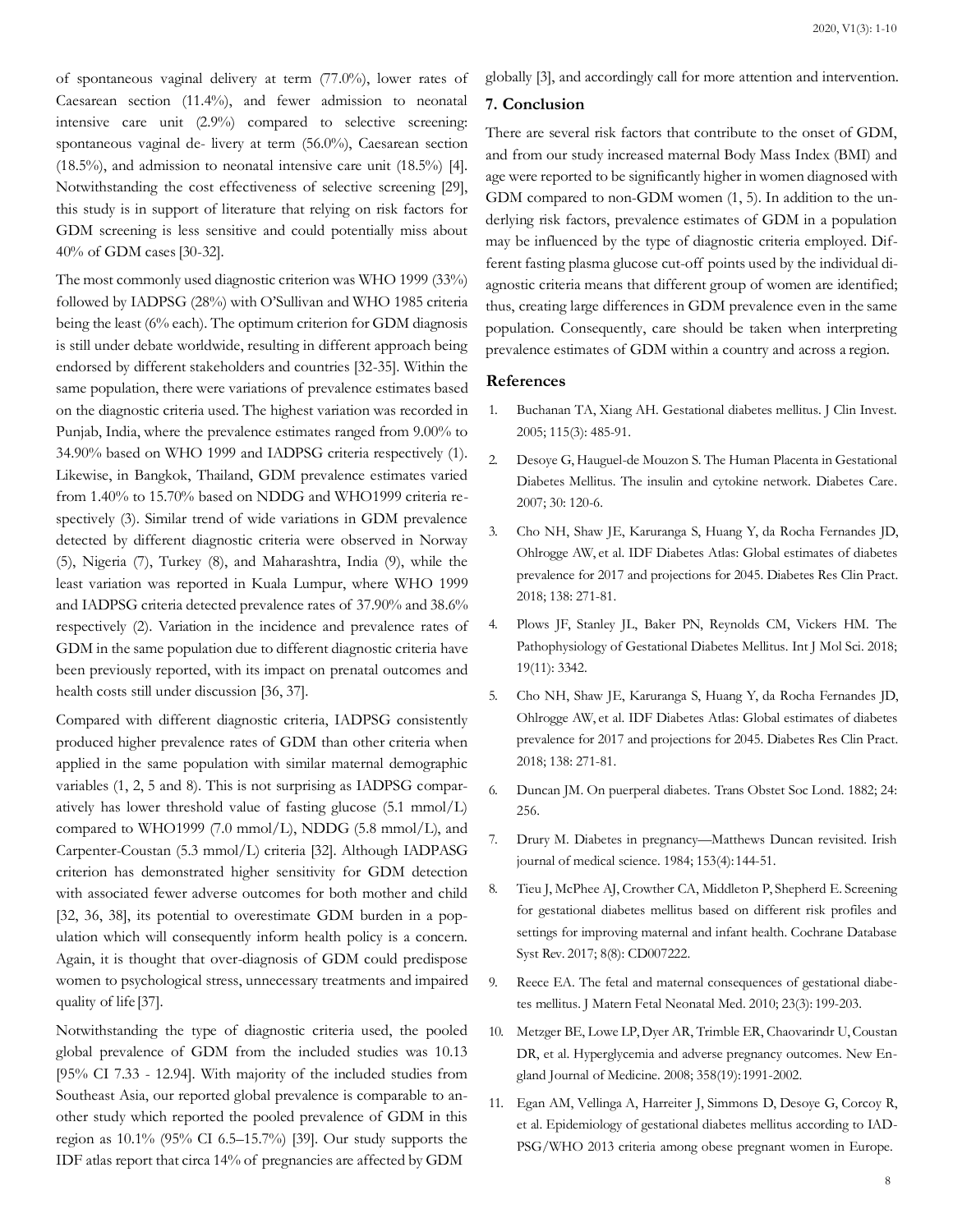[Diabetologia. 2017; 60\(10\): 1913-21.](https://pubmed.ncbi.nlm.nih.gov/28702810/)

- 12. [Ma RCW, Popkin BM. Intergenerational diabetes and obesity](https://www.ncbi.nlm.nih.gov/pmc/articles/PMC5663330/)—A c[y](https://www.ncbi.nlm.nih.gov/pmc/articles/PMC5663330/)cle to break? PLoS Med. 2017; 14(10): e1002415.
- 13. Noordzij M, Dekker [FW,Zoccali](https://pubmed.ncbi.nlm.nih.gov/20173345/) C, Jager KJ. Measures of disease fr[e](https://pubmed.ncbi.nlm.nih.gov/20173345/)quency: prevalence and incidence. Nephron Clin Pract. 2010; 115(1[\):](https://pubmed.ncbi.nlm.nih.gov/20173345/) [c17-20.](https://pubmed.ncbi.nlm.nih.gov/20173345/)
- 14. [Moher D, Liberati A, Tetzlaff J, Altman DG, PRISMA Group. Pre](https://pubmed.ncbi.nlm.nih.gov/19621072/)ferred Reporting Items for Systematic Reviews and Meta-Analyse[s:](https://pubmed.ncbi.nlm.nih.gov/19621072/) [The PRISMA Statement. PLoS Med. 2009; 6\(7\):](https://pubmed.ncbi.nlm.nih.gov/19621072/) e1000097.
- 15. Arora [GP,Thaman](https://pubmed.ncbi.nlm.nih.gov/26012589/) RG, Prasad RB, Almgren P,Brøns C, Groop LC, et al. Prevalence and risk factors of gestational diabetes in Punjab, Nort[h](https://pubmed.ncbi.nlm.nih.gov/26012589/) India: results from a population screening program. Eur J [Endocrinol.](https://pubmed.ncbi.nlm.nih.gov/26012589/) 2015; 173(2): 257-67.
- 16. [Basri NI, Mahdy ZA, Ahmad S, Karim AKA, Shan LP, Manaf MRA,](https://www.semanticscholar.org/paper/The-World-Health-Organization-(WHO)-versus-The-of-Basri-Mahdy/9f9b325f398e34fa74362555f4dbdc8c754d11fd) et al., The World Health Organization (WHO) versus the Internatio[n](https://www.semanticscholar.org/paper/The-World-Health-Organization-(WHO)-versus-The-of-Basri-Mahdy/9f9b325f398e34fa74362555f4dbdc8c754d11fd)al [Association of Diabetes and Pregnancy Study Group \(IADPSG\)](https://www.semanticscholar.org/paper/The-World-Health-Organization-(WHO)-versus-The-of-Basri-Mahdy/9f9b325f398e34fa74362555f4dbdc8c754d11fd) diagnostic criteria of gestational diabetes mellitus (GDM) and thei[r](https://www.semanticscholar.org/paper/The-World-Health-Organization-(WHO)-versus-The-of-Basri-Mahdy/9f9b325f398e34fa74362555f4dbdc8c754d11fd) [associated maternal and neonatal outcomes. Hormone Molecular Bi](https://www.semanticscholar.org/paper/The-World-Health-Organization-(WHO)-versus-The-of-Basri-Mahdy/9f9b325f398e34fa74362555f4dbdc8c754d11fd)ology and Clinical Investigation. 2018; 34(1).
- 17. [Deerochanawong C, Putiyanun C, Wongsuryrat M, Serirat S,Jinayon](https://pubmed.ncbi.nlm.nih.gov/8877291/) [P. Comparison of National Diabetes Data Group and World Health](https://pubmed.ncbi.nlm.nih.gov/8877291/) Organization criteria for detecting gestational diabetes mellitus. Di[a](https://pubmed.ncbi.nlm.nih.gov/8877291/)[betologia. 1996; 39\(9\): 1070-3.](https://pubmed.ncbi.nlm.nih.gov/8877291/)
- 18. Griffin ME, Coffey M, Johnson H, Scanlon P, Foley M, Stronge J, et al. Universal vs. risk factor-based screening for gestational diabetes mellitus: detection rates, gestation at diagnosis and outcome. Diabet med. 2000; 17(1): 26-32.
- 19. [Helseth R, Salvesen O, Stafne SN, Mørkved S, Salvesen KA, Carlsen](https://www.researchgate.net/publication/263548916_Gestational_diabetes_mellitus_among_Nordic_Caucasian_women_Prevalence_and_risk_factors_according_to_WHO_and_simplified_IADPSG_criteria) SM. Gestational diabetes mellitus among Nordic Caucasian wome[n:](https://www.researchgate.net/publication/263548916_Gestational_diabetes_mellitus_among_Nordic_Caucasian_women_Prevalence_and_risk_factors_according_to_WHO_and_simplified_IADPSG_criteria) [prevalence and risk factors according to WHO and simplified IAD-](https://www.researchgate.net/publication/263548916_Gestational_diabetes_mellitus_among_Nordic_Caucasian_women_Prevalence_and_risk_factors_according_to_WHO_and_simplified_IADPSG_criteria)PSG criteria. Scandinavian Journal of Clinical & Laboratory Inves[ti](https://www.researchgate.net/publication/263548916_Gestational_diabetes_mellitus_among_Nordic_Caucasian_women_Prevalence_and_risk_factors_according_to_WHO_and_simplified_IADPSG_criteria)[gation, 2014. 74\(7\): p.](https://www.researchgate.net/publication/263548916_Gestational_diabetes_mellitus_among_Nordic_Caucasian_women_Prevalence_and_risk_factors_according_to_WHO_and_simplified_IADPSG_criteria) 620-8.
- 20. [O'Dea A, Tierney M, Danyliv A, Glynn](https://pubmed.ncbi.nlm.nih.gov/27329023/) LG, McGuire BE, Carmody LA, et al. Screening for gestational diabetes mellitus in primary versu[s](https://pubmed.ncbi.nlm.nih.gov/27329023/) [secondary care: The clinical outcomes of a randomised controlled tri](https://pubmed.ncbi.nlm.nih.gov/27329023/)al. Diabetes Res Clin Pract. 2016; 117: 55-63.
- 21. [Olarinoye JK, Ohwovoriole AE, Ajayi GO. Diagnosis of gestational](https://www.researchgate.net/publication/8139861_Diagnosis_of_gestational_diabetes_mellitus_in_Nigerian_pregnant_women_-_Comparison_between_75G_and_100G_oral_glucose_tolerance_tests) diabetes mellitus in Nigerian pregnant women--comparison betwee[n](https://www.researchgate.net/publication/8139861_Diagnosis_of_gestational_diabetes_mellitus_in_Nigerian_pregnant_women_-_Comparison_between_75G_and_100G_oral_glucose_tolerance_tests) [75G and 100G oral glucose tolerance tests. West African Journal of](https://www.researchgate.net/publication/8139861_Diagnosis_of_gestational_diabetes_mellitus_in_Nigerian_pregnant_women_-_Comparison_between_75G_and_100G_oral_glucose_tolerance_tests) Medicine. 2004; 23(3): 198-201.
- 22. [Sevket O, Ates S, Uysal O, Molla T, Dansuk R, Kelekci S. To evaluate](https://pubmed.ncbi.nlm.nih.gov/23617557/) the prevalence and clinical outcomes using a one-step method versu[s](https://pubmed.ncbi.nlm.nih.gov/23617557/) [a two-step method to screen gestational diabetes mellitus. J Matern](https://pubmed.ncbi.nlm.nih.gov/23617557/) Fetal Neonatal Med. 2014; 27(1): 36-41.
- 23. [Somani BL, Arora M, Bhatia K, Arora D, Banerjee M. A compara](https://pubmed.ncbi.nlm.nih.gov/24623912/)tive study of the different diagnostic criteria of gestational diabetes

[mellitus and its incidence. Armed forces medical journal. India. 2012;.](https://pubmed.ncbi.nlm.nih.gov/24623912/) [68\(1\): 6-11.](https://pubmed.ncbi.nlm.nih.gov/24623912/)

- 24. [Soonthornpun S, Soonthornpun K, Aksonteing J,Thamprasit A. A](https://www.sciencedirect.com/science/article/abs/pii/S0020729203000316) comparison between a 75-g and 100-g oral glucose tolerance test i[n](https://www.sciencedirect.com/science/article/abs/pii/S0020729203000316) [pregnant women. International journal of gynaecology and obstetrics.](https://www.sciencedirect.com/science/article/abs/pii/S0020729203000316) 2003; 81(2): 169-73.
- 25. Stafne SN, Salvesen KA, Romundstad PR, Eggebø TM, Carlsen SM, Mørkved S. Regular exercise during pregnancy to prevent gestational diabetes: a randomized controlled trial. Obstet Gynecol. 2012; 119(1): 29-36.
- 26. [Neyeloff JL, Fuchs SC, Moreira LB. Meta-analyses and Forest plots](https://pubmed.ncbi.nlm.nih.gov/22264277/) using a microsoft excel spreadsheet: step-by-step guide focusing o[n](https://pubmed.ncbi.nlm.nih.gov/22264277/) [descriptive data analysis. BMC Research Notes. 2012; 5\(1\):](https://pubmed.ncbi.nlm.nih.gov/22264277/) 52.
- 27. Hadden DR. [Geographic,](https://pubmed.ncbi.nlm.nih.gov/3888745/) ethnic, and racial variations in the incidence of gestational diabetes mellitus. Diabetes. 1985; 34(2):8-12.
- 28. Xiang AH, Li BH, Black MH, Sacks DA, Buchanan TA, Jacobsen SJ, et al. Racial and ethnic disparities in diabetes risk after gestational diabetes mellitus. Diabetologia, 2011; 54(12): 3016-21.
- 29. [Berger H, Sermer M. Counterpoint: Selective screening for](https://pubmed.ncbi.nlm.nih.gov/19564480/) gestational diabetes mellitus. Diabetes care. 2009; 32(7): 1352-4.
- 30. [Saeedi M, Hanson U, Simmons D, Fadl H. Characteristics of differ](https://pubmed.ncbi.nlm.nih.gov/29898685/)ent risk factors and fasting plasma glucose for identifying GDM whe[n](https://pubmed.ncbi.nlm.nih.gov/29898685/) [using IADPSG criteria: a cross-sectional study. BMC Pregnancy and](https://pubmed.ncbi.nlm.nih.gov/29898685/) Childbirth. 2018; 18(1): 225.
- 31. [Ostlund I, Hanson U. Occurrence of gestational diabetes mellitus and](https://pubmed.ncbi.nlm.nih.gov/12648169/) the value of different screening indicators for the oral glucose tole[r](https://pubmed.ncbi.nlm.nih.gov/12648169/)[ance test. Acta Obstet Gynecol Scand. 2003; 82\(2\):](https://pubmed.ncbi.nlm.nih.gov/12648169/) 103-8.
- 32. [Zhu Y, Zhang C. Prevalence of Gestational Diabetes and Risk of](https://pubmed.ncbi.nlm.nih.gov/26742932/) Pr[o](https://pubmed.ncbi.nlm.nih.gov/26742932/)gression to Type 2 Diabetes: a Global Perspective. Curr Diab Re[p.](https://pubmed.ncbi.nlm.nih.gov/26742932/) [2016; 16\(1\):](https://pubmed.ncbi.nlm.nih.gov/26742932/) 7.
- 33. [International Association of D iabetes and Pregnancy Study Groups](https://www.ncbi.nlm.nih.gov/pmc/articles/PMC2827530/) Consensus Panel. International association of diabetes and pregnanc[y](https://www.ncbi.nlm.nih.gov/pmc/articles/PMC2827530/) [study groups recommendations on the diagnosis and classification of](https://www.ncbi.nlm.nih.gov/pmc/articles/PMC2827530/) hyperglycemia in pregnancy. Diabetes care. 2010; 33(3): 676-82.
- 34. American Diabetes Association. 2. [Classification](https://pubmed.ncbi.nlm.nih.gov/27979889/) and Diagnosis of [Di](https://pubmed.ncbi.nlm.nih.gov/27979889/)abetes. Diabetes Care. 2017; 40: S11-24.
- 35. [Blumer I, Hadar E, Hadden DR, Jovanovič L, Mestman JH, Murad](https://pubmed.ncbi.nlm.nih.gov/24194617/) MH, et al. Diabetes and Pregnancy: An Endocrine Society Clinic[al](https://pubmed.ncbi.nlm.nih.gov/24194617/) [Practice Guideline. J Clin Endocrinol Metab. 2013; 98\(11\):4227-49.](https://pubmed.ncbi.nlm.nih.gov/24194617/)
- 36. [He Z, et al. Influence of different diagnostic criteria on gestational](https://onlinelibrary.wiley.com/doi/full/10.1111/jdi.13008) diabetes mellitus incidence and medical expenditures in China. Journ[al](https://onlinelibrary.wiley.com/doi/full/10.1111/jdi.13008) [of diabetes investigation. 2019; 10\(5\):1347-57.](https://onlinelibrary.wiley.com/doi/full/10.1111/jdi.13008)
- 37. [Behboudi-Gandevani](https://pubmed.ncbi.nlm.nih.gov/30733833/) S, Amiri M, Yarandi RB, Tehrani FR. The impa[ct](https://pubmed.ncbi.nlm.nih.gov/30733833/) of diagnostic criteria for gestational diabetes on its prevalence: a sy[s](https://pubmed.ncbi.nlm.nih.gov/30733833/)tematic reviewand [meta-analysis.](https://pubmed.ncbi.nlm.nih.gov/30733833/) Diabetology & Metabolic Syndrome.